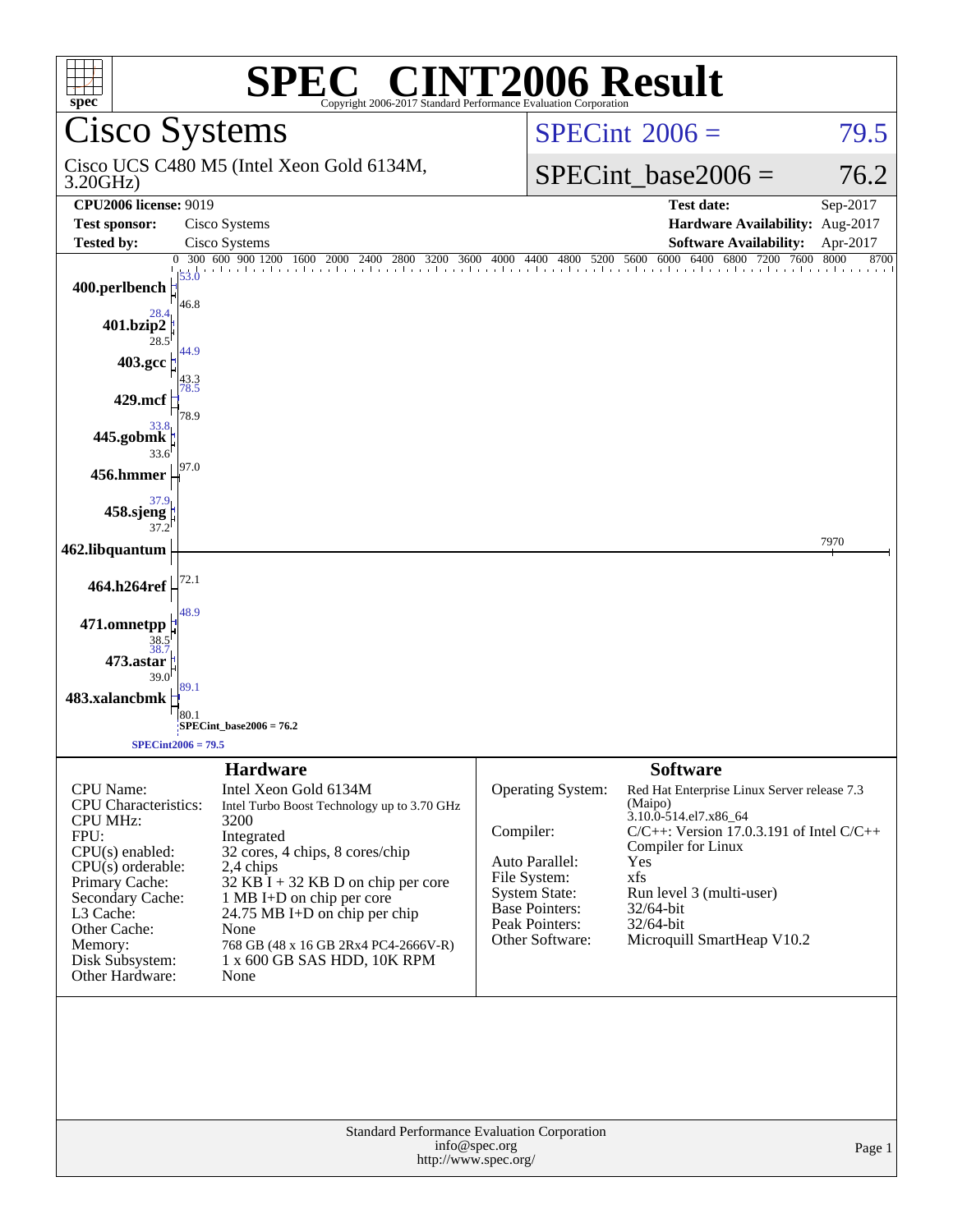

Cisco Systems

3.20GHz) Cisco UCS C480 M5 (Intel Xeon Gold 6134M,

 $SPECint2006 = 79.5$  $SPECint2006 = 79.5$ 

#### SPECint base2006 =  $76.2$

**[CPU2006 license:](http://www.spec.org/auto/cpu2006/Docs/result-fields.html#CPU2006license)** 9019 **[Test date:](http://www.spec.org/auto/cpu2006/Docs/result-fields.html#Testdate)** Sep-2017 **[Test sponsor:](http://www.spec.org/auto/cpu2006/Docs/result-fields.html#Testsponsor)** Cisco Systems **[Hardware Availability:](http://www.spec.org/auto/cpu2006/Docs/result-fields.html#HardwareAvailability)** Aug-2017 **[Tested by:](http://www.spec.org/auto/cpu2006/Docs/result-fields.html#Testedby)** Cisco Systems **[Software Availability:](http://www.spec.org/auto/cpu2006/Docs/result-fields.html#SoftwareAvailability)** Apr-2017

#### **[Results Table](http://www.spec.org/auto/cpu2006/Docs/result-fields.html#ResultsTable)**

|                                                                                                          | <b>Base</b>    |              |                |              |                | <b>Peak</b> |                |              |                |              |                |              |
|----------------------------------------------------------------------------------------------------------|----------------|--------------|----------------|--------------|----------------|-------------|----------------|--------------|----------------|--------------|----------------|--------------|
| <b>Benchmark</b>                                                                                         | <b>Seconds</b> | <b>Ratio</b> | <b>Seconds</b> | <b>Ratio</b> | <b>Seconds</b> | Ratio       | <b>Seconds</b> | <b>Ratio</b> | <b>Seconds</b> | <b>Ratio</b> | <b>Seconds</b> | <b>Ratio</b> |
| $ 400$ .perlbench                                                                                        | 208            | 47.0         | 209            | 46.7         | 209            | 46.8        | 184            | 53.1         | 184            | 53.0         | 185            | 52.9         |
| $401$ .bzip2                                                                                             | 338            | 28.5         | 339            | 28.5         | 338            | 28.5        | 340            | 28.4         | 340            | 28.3         | 340            | 28.4         |
| $403.\text{gcc}$                                                                                         | 186            | 43.4         | 186            | 43.3         | 186            | 43.3        | 179            | 44.9         | 179            | 44.9         | 179            | 44.9         |
| $429$ mcf                                                                                                | 115            | 79.2         | 116            | 78.9         | 116            | 78.9        | 116            | 78.6         | 118            | 77.0         | <b>116</b>     | 78.5         |
| $445$ .gobmk                                                                                             | 311            | 33.7         | 312            | 33.6         | 313            | 33.5        | 310            | 33.8         | 310            | 33.9         | 310            | 33.8         |
| $456.$ hmmer                                                                                             | 96.3           | 96.9         | 96.2           | 97.0         | 96.1           | 97.1        | 96.3           | 96.9         | 96.2           | 97.0         | 96.1           | 97.1         |
| $458$ .sjeng                                                                                             | 325            | 37.2         | 326            | 37.1         | 325            | 37.2        | 319            | 37.9         | <u>319</u>     | 37.9         | 319            | 38.0         |
| 462.libquantum                                                                                           | 2.39           | 8660         | 2.60           | 7970         | 2.60           | 7970        | 2.39           | 8660         | 2.60           | 7970         | 2.60           | 7970         |
| 464.h264ref                                                                                              | 307            | 72.1         | 307            | 72.2         | 309            | 71.6        | 307            | 72.1         | 307            | 72.2         | 309            | 71.6         |
| 471.omnetpp                                                                                              | 162            | 38.5         | 160            | 39.0         | 166            | 37.7        | 126            | 49.7         | 128            | 48.9         | 132            | 47.2         |
| $473$ . astar                                                                                            | 180            | 39.0         | 180            | 39.0         | 180            | 39.1        | 181            | 38.7         | 181            | 38.7         | 182            | 38.6         |
| 483.xalancbmk                                                                                            | 86.1           | 80.1         | 86.2           | 80.0         | 86.1           | 80.1        | 77.4           | 89.1         | 77.4           | 89.1         | 78.0           | 88.5         |
| Results appear in the order in which they were run. Bold underlined text indicates a median measurement. |                |              |                |              |                |             |                |              |                |              |                |              |

#### **[Submit Notes](http://www.spec.org/auto/cpu2006/Docs/result-fields.html#SubmitNotes)**

The config file option 'submit' was used.

#### **[Operating System Notes](http://www.spec.org/auto/cpu2006/Docs/result-fields.html#OperatingSystemNotes)**

Stack size set to unlimited using "ulimit -s unlimited"

#### **[Platform Notes](http://www.spec.org/auto/cpu2006/Docs/result-fields.html#PlatformNotes)**

BIOS Settings: Intel HyperThreading Technology set to Disabled CPU performance set to Enterprise Power Performance Tuning set to OS SNC set to Disabled IMC Interleaving set to Auto Patrol Scrub set to Disabled Sysinfo program /home/cpu2006-1.2/config/sysinfo.rev6993 Revision 6993 of 2015-11-06 (b5e8d4b4eb51ed28d7f98696cbe290c1) running on Plumas2-127.128 Mon Sep 11 00:33:35 2017 This section contains SUT (System Under Test) info as seen by

 some common utilities. To remove or add to this section, see: <http://www.spec.org/cpu2006/Docs/config.html#sysinfo>

 From /proc/cpuinfo model name : Intel(R) Xeon(R) Gold 6134M CPU @ 3.20GHz 4 "physical id"s (chips) 32 "processors" Continued on next page

> Standard Performance Evaluation Corporation [info@spec.org](mailto:info@spec.org) <http://www.spec.org/>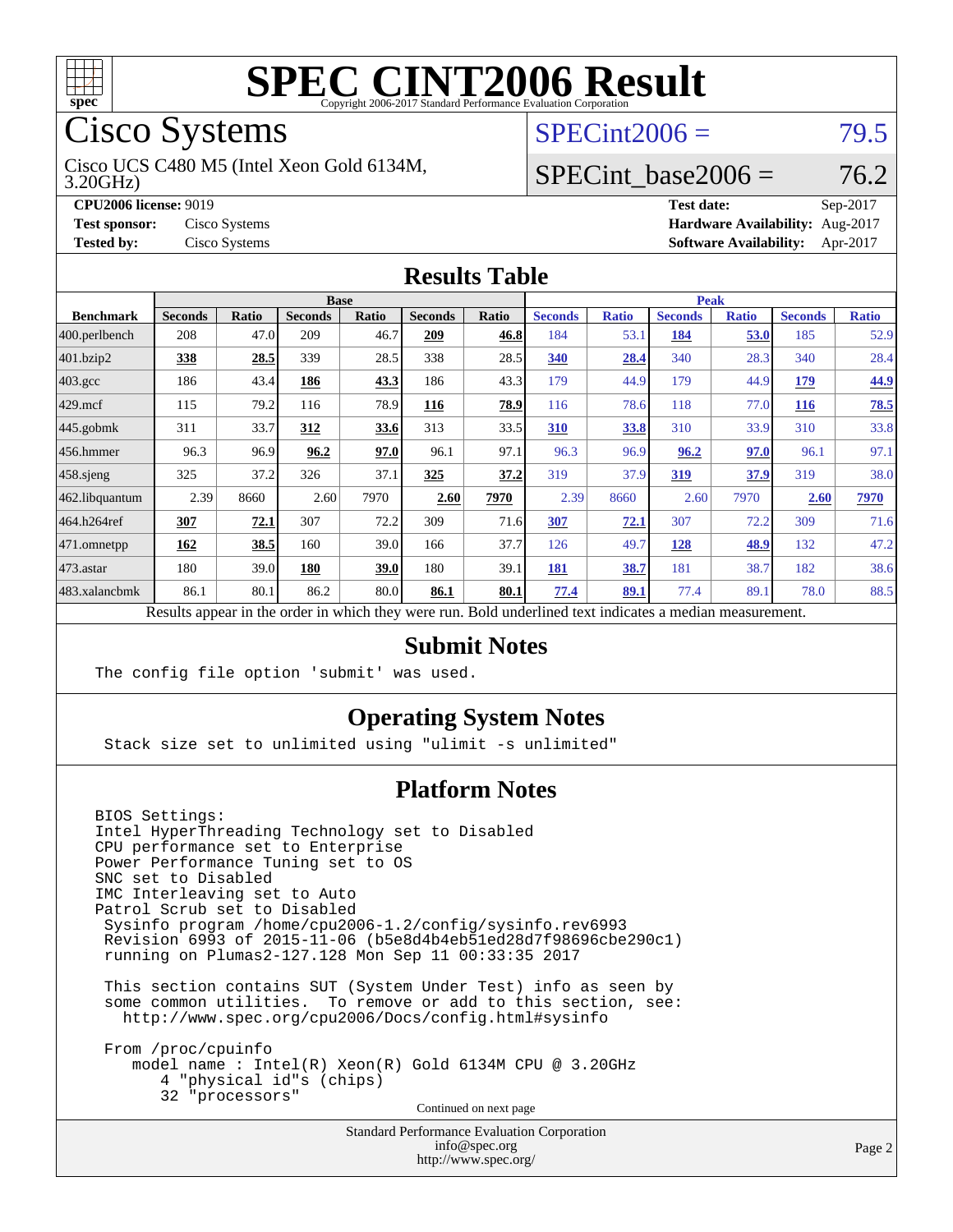

Cisco Systems

 $SPECint2006 = 79.5$  $SPECint2006 = 79.5$ 

3.20GHz) Cisco UCS C480 M5 (Intel Xeon Gold 6134M,

SPECint base2006 =  $76.2$ 

**[CPU2006 license:](http://www.spec.org/auto/cpu2006/Docs/result-fields.html#CPU2006license)** 9019 **[Test date:](http://www.spec.org/auto/cpu2006/Docs/result-fields.html#Testdate)** Sep-2017 **[Test sponsor:](http://www.spec.org/auto/cpu2006/Docs/result-fields.html#Testsponsor)** Cisco Systems **[Hardware Availability:](http://www.spec.org/auto/cpu2006/Docs/result-fields.html#HardwareAvailability)** Aug-2017 **[Tested by:](http://www.spec.org/auto/cpu2006/Docs/result-fields.html#Testedby)** Cisco Systems **[Software Availability:](http://www.spec.org/auto/cpu2006/Docs/result-fields.html#SoftwareAvailability)** Apr-2017

#### **[Platform Notes \(Continued\)](http://www.spec.org/auto/cpu2006/Docs/result-fields.html#PlatformNotes)**

Standard Performance Evaluation Corporation [info@spec.org](mailto:info@spec.org) Page 3 cores, siblings (Caution: counting these is hw and system dependent. The following excerpts from /proc/cpuinfo might not be reliable. Use with caution.) cpu cores : 8 siblings : 8 physical 0: cores 0 2 3 9 16 19 26 27 physical 1: cores 0 2 3 9 16 19 26 27 physical 2: cores 0 2 3 9 16 19 26 27 physical 3: cores 0 2 3 9 16 19 26 27 cache size : 25344 KB From /proc/meminfo MemTotal: 790981572 kB<br>HugePages Total: 0 HugePages\_Total: 0<br>Hugepagesize: 2048 kB Hugepagesize: From /etc/\*release\* /etc/\*version\* os-release: NAME="Red Hat Enterprise Linux Server" VERSION="7.3 (Maipo)" ID="rhel" ID\_LIKE="fedora" VERSION\_ID="7.3" PRETTY\_NAME=OpenStack ANSI\_COLOR="0;31" CPE\_NAME="cpe:/o:redhat:enterprise\_linux:7.3:GA:server" redhat-release: Red Hat Enterprise Linux Server release 7.3 (Maipo) system-release: Red Hat Enterprise Linux Server release 7.3 (Maipo) system-release-cpe: cpe:/o:redhat:enterprise\_linux:7.3:ga:server uname -a: Linux Plumas2-127.128 3.10.0-514.el7.x86\_64 #1 SMP Wed Oct 19 11:24:13 EDT 2016 x86\_64 x86\_64 x86\_64 GNU/Linux run-level 3 Oct 10 23:39 SPEC is set to: /home/cpu2006-1.2<br>Filesystem Type Size Use Filesystem Type Size Used Avail Use% Mounted on<br>/dev/sdb5 xfs 503G 81G 423G 16% /home 81G 423G 16% /home Additional information from dmidecode: Warning: Use caution when you interpret this section. The 'dmidecode' program reads system data which is "intended to allow hardware to be accurately determined", but the intent may not be met, as there are frequent changes to hardware, firmware, and the "DMTF SMBIOS" standard. BIOS Cisco Systems, Inc. C480M5.3.1.0.248.0518171057 05/18/2017Cisco Systems, Inc. C480M5.3.1.0.248.0518171057 05/18/2017 Memory: 96x 0xCE00 M393A2G40EB2-CTD 16 GB 2 rank 2666 MHz (End of data from sysinfo program) Continued on next page

<http://www.spec.org/>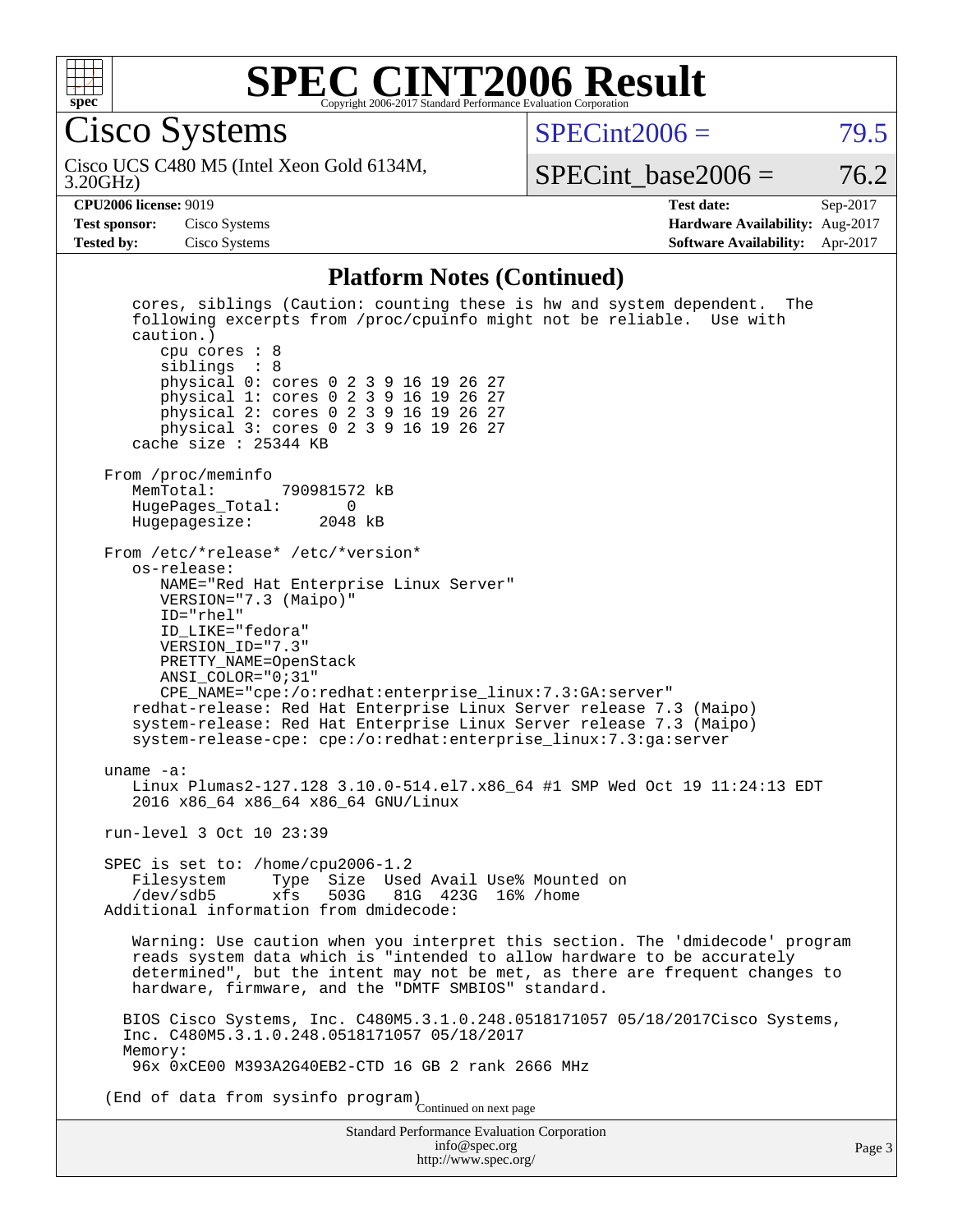

#### **[SPEC CINT2006 Result](http://www.spec.org/auto/cpu2006/Docs/result-fields.html#SPECCINT2006Result)** Copyright 2006-2017 Standard Performance Evaluation C

Cisco Systems

 $SPECint2006 = 79.5$  $SPECint2006 = 79.5$ 

3.20GHz) Cisco UCS C480 M5 (Intel Xeon Gold 6134M,

 $SPECTnt\_base2006 = 76.2$ 

**[CPU2006 license:](http://www.spec.org/auto/cpu2006/Docs/result-fields.html#CPU2006license)** 9019 **[Test date:](http://www.spec.org/auto/cpu2006/Docs/result-fields.html#Testdate)** Sep-2017 **[Test sponsor:](http://www.spec.org/auto/cpu2006/Docs/result-fields.html#Testsponsor)** Cisco Systems **[Hardware Availability:](http://www.spec.org/auto/cpu2006/Docs/result-fields.html#HardwareAvailability)** Aug-2017 **[Tested by:](http://www.spec.org/auto/cpu2006/Docs/result-fields.html#Testedby)** Cisco Systems **[Software Availability:](http://www.spec.org/auto/cpu2006/Docs/result-fields.html#SoftwareAvailability)** Apr-2017

#### **[Platform Notes \(Continued\)](http://www.spec.org/auto/cpu2006/Docs/result-fields.html#PlatformNotes)**

 The correct amount of Memory installed is 768 GB (48 x 16 GB) and the dmidecode is reporting invalid number of DIMMs installed Installed Memory: 48x 0xCE00 M393A2G40EB2-CTD 16 GB 2 rank 2666 MHz

#### **[General Notes](http://www.spec.org/auto/cpu2006/Docs/result-fields.html#GeneralNotes)**

Environment variables set by runspec before the start of the run: KMP\_AFFINITY = "granularity=fine,compact" LD\_LIBRARY\_PATH = "/home/cpu2006-1.2/lib/ia32:/home/cpu2006-1.2/lib/intel64:/home/cpu2006-1.2/sh10.2" OMP NUM THREADS = "32"

 Binaries compiled on a system with 1x Intel Core i7-4790 CPU + 32GB RAM memory using Redhat Enterprise Linux 7.2 Transparent Huge Pages enabled with: echo always > /sys/kernel/mm/transparent\_hugepage/enabled

### **[Base Compiler Invocation](http://www.spec.org/auto/cpu2006/Docs/result-fields.html#BaseCompilerInvocation)**

[C benchmarks](http://www.spec.org/auto/cpu2006/Docs/result-fields.html#Cbenchmarks): [icc -m64](http://www.spec.org/cpu2006/results/res2017q4/cpu2006-20170919-50158.flags.html#user_CCbase_intel_icc_64bit_bda6cc9af1fdbb0edc3795bac97ada53)

[C++ benchmarks:](http://www.spec.org/auto/cpu2006/Docs/result-fields.html#CXXbenchmarks) [icpc -m64](http://www.spec.org/cpu2006/results/res2017q4/cpu2006-20170919-50158.flags.html#user_CXXbase_intel_icpc_64bit_fc66a5337ce925472a5c54ad6a0de310)

# **[Base Portability Flags](http://www.spec.org/auto/cpu2006/Docs/result-fields.html#BasePortabilityFlags)**

 400.perlbench: [-DSPEC\\_CPU\\_LP64](http://www.spec.org/cpu2006/results/res2017q4/cpu2006-20170919-50158.flags.html#b400.perlbench_basePORTABILITY_DSPEC_CPU_LP64) [-DSPEC\\_CPU\\_LINUX\\_X64](http://www.spec.org/cpu2006/results/res2017q4/cpu2006-20170919-50158.flags.html#b400.perlbench_baseCPORTABILITY_DSPEC_CPU_LINUX_X64) 401.bzip2: [-DSPEC\\_CPU\\_LP64](http://www.spec.org/cpu2006/results/res2017q4/cpu2006-20170919-50158.flags.html#suite_basePORTABILITY401_bzip2_DSPEC_CPU_LP64) 403.gcc: [-DSPEC\\_CPU\\_LP64](http://www.spec.org/cpu2006/results/res2017q4/cpu2006-20170919-50158.flags.html#suite_basePORTABILITY403_gcc_DSPEC_CPU_LP64) 429.mcf: [-DSPEC\\_CPU\\_LP64](http://www.spec.org/cpu2006/results/res2017q4/cpu2006-20170919-50158.flags.html#suite_basePORTABILITY429_mcf_DSPEC_CPU_LP64) 445.gobmk: [-DSPEC\\_CPU\\_LP64](http://www.spec.org/cpu2006/results/res2017q4/cpu2006-20170919-50158.flags.html#suite_basePORTABILITY445_gobmk_DSPEC_CPU_LP64) 456.hmmer: [-DSPEC\\_CPU\\_LP64](http://www.spec.org/cpu2006/results/res2017q4/cpu2006-20170919-50158.flags.html#suite_basePORTABILITY456_hmmer_DSPEC_CPU_LP64) 458.sjeng: [-DSPEC\\_CPU\\_LP64](http://www.spec.org/cpu2006/results/res2017q4/cpu2006-20170919-50158.flags.html#suite_basePORTABILITY458_sjeng_DSPEC_CPU_LP64) 462.libquantum: [-DSPEC\\_CPU\\_LP64](http://www.spec.org/cpu2006/results/res2017q4/cpu2006-20170919-50158.flags.html#suite_basePORTABILITY462_libquantum_DSPEC_CPU_LP64) [-DSPEC\\_CPU\\_LINUX](http://www.spec.org/cpu2006/results/res2017q4/cpu2006-20170919-50158.flags.html#b462.libquantum_baseCPORTABILITY_DSPEC_CPU_LINUX) 464.h264ref: [-DSPEC\\_CPU\\_LP64](http://www.spec.org/cpu2006/results/res2017q4/cpu2006-20170919-50158.flags.html#suite_basePORTABILITY464_h264ref_DSPEC_CPU_LP64) 471.omnetpp: [-DSPEC\\_CPU\\_LP64](http://www.spec.org/cpu2006/results/res2017q4/cpu2006-20170919-50158.flags.html#suite_basePORTABILITY471_omnetpp_DSPEC_CPU_LP64) 473.astar: [-DSPEC\\_CPU\\_LP64](http://www.spec.org/cpu2006/results/res2017q4/cpu2006-20170919-50158.flags.html#suite_basePORTABILITY473_astar_DSPEC_CPU_LP64) 483.xalancbmk: [-DSPEC\\_CPU\\_LP64](http://www.spec.org/cpu2006/results/res2017q4/cpu2006-20170919-50158.flags.html#suite_basePORTABILITY483_xalancbmk_DSPEC_CPU_LP64) [-DSPEC\\_CPU\\_LINUX](http://www.spec.org/cpu2006/results/res2017q4/cpu2006-20170919-50158.flags.html#b483.xalancbmk_baseCXXPORTABILITY_DSPEC_CPU_LINUX)

# **[Base Optimization Flags](http://www.spec.org/auto/cpu2006/Docs/result-fields.html#BaseOptimizationFlags)**

[C benchmarks](http://www.spec.org/auto/cpu2006/Docs/result-fields.html#Cbenchmarks):

[-xCORE-AVX2](http://www.spec.org/cpu2006/results/res2017q4/cpu2006-20170919-50158.flags.html#user_CCbase_f-xCORE-AVX2) [-ipo](http://www.spec.org/cpu2006/results/res2017q4/cpu2006-20170919-50158.flags.html#user_CCbase_f-ipo) [-O3](http://www.spec.org/cpu2006/results/res2017q4/cpu2006-20170919-50158.flags.html#user_CCbase_f-O3) [-no-prec-div](http://www.spec.org/cpu2006/results/res2017q4/cpu2006-20170919-50158.flags.html#user_CCbase_f-no-prec-div) [-parallel](http://www.spec.org/cpu2006/results/res2017q4/cpu2006-20170919-50158.flags.html#user_CCbase_f-parallel) [-qopt-prefetch](http://www.spec.org/cpu2006/results/res2017q4/cpu2006-20170919-50158.flags.html#user_CCbase_f-qopt-prefetch) [-auto-p32](http://www.spec.org/cpu2006/results/res2017q4/cpu2006-20170919-50158.flags.html#user_CCbase_f-auto-p32)

Continued on next page

Standard Performance Evaluation Corporation [info@spec.org](mailto:info@spec.org) <http://www.spec.org/>

Page 4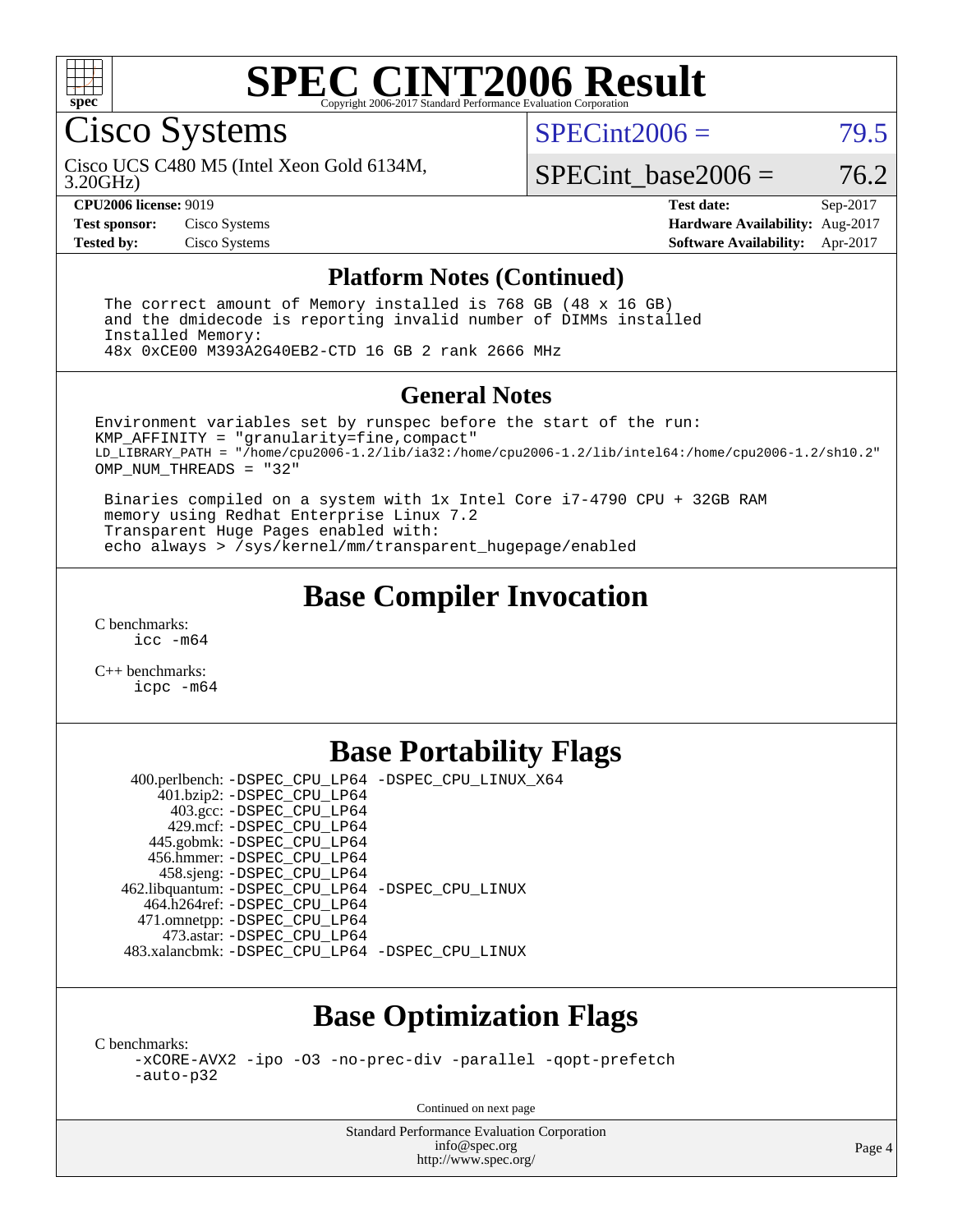

Cisco Systems

 $SPECint2006 = 79.5$  $SPECint2006 = 79.5$ 

3.20GHz) Cisco UCS C480 M5 (Intel Xeon Gold 6134M,

SPECint base2006 =  $76.2$ 

**[CPU2006 license:](http://www.spec.org/auto/cpu2006/Docs/result-fields.html#CPU2006license)** 9019 **[Test date:](http://www.spec.org/auto/cpu2006/Docs/result-fields.html#Testdate)** Sep-2017 **[Test sponsor:](http://www.spec.org/auto/cpu2006/Docs/result-fields.html#Testsponsor)** Cisco Systems **[Hardware Availability:](http://www.spec.org/auto/cpu2006/Docs/result-fields.html#HardwareAvailability)** Aug-2017 **[Tested by:](http://www.spec.org/auto/cpu2006/Docs/result-fields.html#Testedby)** Cisco Systems **[Software Availability:](http://www.spec.org/auto/cpu2006/Docs/result-fields.html#SoftwareAvailability)** Apr-2017

# **[Base Optimization Flags \(Continued\)](http://www.spec.org/auto/cpu2006/Docs/result-fields.html#BaseOptimizationFlags)**

[C++ benchmarks:](http://www.spec.org/auto/cpu2006/Docs/result-fields.html#CXXbenchmarks)

[-xCORE-AVX2](http://www.spec.org/cpu2006/results/res2017q4/cpu2006-20170919-50158.flags.html#user_CXXbase_f-xCORE-AVX2) [-ipo](http://www.spec.org/cpu2006/results/res2017q4/cpu2006-20170919-50158.flags.html#user_CXXbase_f-ipo) [-O3](http://www.spec.org/cpu2006/results/res2017q4/cpu2006-20170919-50158.flags.html#user_CXXbase_f-O3) [-no-prec-div](http://www.spec.org/cpu2006/results/res2017q4/cpu2006-20170919-50158.flags.html#user_CXXbase_f-no-prec-div) [-qopt-prefetch](http://www.spec.org/cpu2006/results/res2017q4/cpu2006-20170919-50158.flags.html#user_CXXbase_f-qopt-prefetch) [-auto-p32](http://www.spec.org/cpu2006/results/res2017q4/cpu2006-20170919-50158.flags.html#user_CXXbase_f-auto-p32) [-Wl,-z,muldefs](http://www.spec.org/cpu2006/results/res2017q4/cpu2006-20170919-50158.flags.html#user_CXXbase_link_force_multiple1_74079c344b956b9658436fd1b6dd3a8a) [-L/sh10.2 -lsmartheap64](http://www.spec.org/cpu2006/results/res2017q4/cpu2006-20170919-50158.flags.html#user_CXXbase_SmartHeap64_63911d860fc08c15fa1d5bf319b9d8d5)

### **[Base Other Flags](http://www.spec.org/auto/cpu2006/Docs/result-fields.html#BaseOtherFlags)**

[C benchmarks](http://www.spec.org/auto/cpu2006/Docs/result-fields.html#Cbenchmarks):

403.gcc: [-Dalloca=\\_alloca](http://www.spec.org/cpu2006/results/res2017q4/cpu2006-20170919-50158.flags.html#b403.gcc_baseEXTRA_CFLAGS_Dalloca_be3056838c12de2578596ca5467af7f3)

### **[Peak Compiler Invocation](http://www.spec.org/auto/cpu2006/Docs/result-fields.html#PeakCompilerInvocation)**

[C benchmarks \(except as noted below\)](http://www.spec.org/auto/cpu2006/Docs/result-fields.html#Cbenchmarksexceptasnotedbelow):

[icc -m64](http://www.spec.org/cpu2006/results/res2017q4/cpu2006-20170919-50158.flags.html#user_CCpeak_intel_icc_64bit_bda6cc9af1fdbb0edc3795bac97ada53)

400.perlbench: [icc -m32 -L/opt/intel/compilers\\_and\\_libraries\\_2017/linux/lib/ia32](http://www.spec.org/cpu2006/results/res2017q4/cpu2006-20170919-50158.flags.html#user_peakCCLD400_perlbench_intel_icc_c29f3ff5a7ed067b11e4ec10a03f03ae)

445.gobmk: [icc -m32 -L/opt/intel/compilers\\_and\\_libraries\\_2017/linux/lib/ia32](http://www.spec.org/cpu2006/results/res2017q4/cpu2006-20170919-50158.flags.html#user_peakCCLD445_gobmk_intel_icc_c29f3ff5a7ed067b11e4ec10a03f03ae)

[C++ benchmarks \(except as noted below\):](http://www.spec.org/auto/cpu2006/Docs/result-fields.html#CXXbenchmarksexceptasnotedbelow)

[icc -m32 -L/opt/intel/compilers\\_and\\_libraries\\_2017/linux/lib/ia32](http://www.spec.org/cpu2006/results/res2017q4/cpu2006-20170919-50158.flags.html#user_CXXpeak_intel_icc_c29f3ff5a7ed067b11e4ec10a03f03ae)

473.astar: [icpc -m64](http://www.spec.org/cpu2006/results/res2017q4/cpu2006-20170919-50158.flags.html#user_peakCXXLD473_astar_intel_icpc_64bit_fc66a5337ce925472a5c54ad6a0de310)

### **[Peak Portability Flags](http://www.spec.org/auto/cpu2006/Docs/result-fields.html#PeakPortabilityFlags)**

 400.perlbench: [-D\\_FILE\\_OFFSET\\_BITS=64](http://www.spec.org/cpu2006/results/res2017q4/cpu2006-20170919-50158.flags.html#user_peakPORTABILITY400_perlbench_file_offset_bits_64_438cf9856305ebd76870a2c6dc2689ab) [-DSPEC\\_CPU\\_LINUX\\_IA32](http://www.spec.org/cpu2006/results/res2017q4/cpu2006-20170919-50158.flags.html#b400.perlbench_peakCPORTABILITY_DSPEC_CPU_LINUX_IA32) 401.bzip2: [-DSPEC\\_CPU\\_LP64](http://www.spec.org/cpu2006/results/res2017q4/cpu2006-20170919-50158.flags.html#suite_peakPORTABILITY401_bzip2_DSPEC_CPU_LP64) 403.gcc: [-DSPEC\\_CPU\\_LP64](http://www.spec.org/cpu2006/results/res2017q4/cpu2006-20170919-50158.flags.html#suite_peakPORTABILITY403_gcc_DSPEC_CPU_LP64) 429.mcf: [-DSPEC\\_CPU\\_LP64](http://www.spec.org/cpu2006/results/res2017q4/cpu2006-20170919-50158.flags.html#suite_peakPORTABILITY429_mcf_DSPEC_CPU_LP64) 445.gobmk: [-D\\_FILE\\_OFFSET\\_BITS=64](http://www.spec.org/cpu2006/results/res2017q4/cpu2006-20170919-50158.flags.html#user_peakPORTABILITY445_gobmk_file_offset_bits_64_438cf9856305ebd76870a2c6dc2689ab) 456.hmmer: [-DSPEC\\_CPU\\_LP64](http://www.spec.org/cpu2006/results/res2017q4/cpu2006-20170919-50158.flags.html#suite_peakPORTABILITY456_hmmer_DSPEC_CPU_LP64) 458.sjeng: [-DSPEC\\_CPU\\_LP64](http://www.spec.org/cpu2006/results/res2017q4/cpu2006-20170919-50158.flags.html#suite_peakPORTABILITY458_sjeng_DSPEC_CPU_LP64) 462.libquantum: [-DSPEC\\_CPU\\_LP64](http://www.spec.org/cpu2006/results/res2017q4/cpu2006-20170919-50158.flags.html#suite_peakPORTABILITY462_libquantum_DSPEC_CPU_LP64) [-DSPEC\\_CPU\\_LINUX](http://www.spec.org/cpu2006/results/res2017q4/cpu2006-20170919-50158.flags.html#b462.libquantum_peakCPORTABILITY_DSPEC_CPU_LINUX) 464.h264ref: [-DSPEC\\_CPU\\_LP64](http://www.spec.org/cpu2006/results/res2017q4/cpu2006-20170919-50158.flags.html#suite_peakPORTABILITY464_h264ref_DSPEC_CPU_LP64) 471.omnetpp: [-D\\_FILE\\_OFFSET\\_BITS=64](http://www.spec.org/cpu2006/results/res2017q4/cpu2006-20170919-50158.flags.html#user_peakPORTABILITY471_omnetpp_file_offset_bits_64_438cf9856305ebd76870a2c6dc2689ab) 473.astar: [-DSPEC\\_CPU\\_LP64](http://www.spec.org/cpu2006/results/res2017q4/cpu2006-20170919-50158.flags.html#suite_peakPORTABILITY473_astar_DSPEC_CPU_LP64) 483.xalancbmk: [-D\\_FILE\\_OFFSET\\_BITS=64](http://www.spec.org/cpu2006/results/res2017q4/cpu2006-20170919-50158.flags.html#user_peakPORTABILITY483_xalancbmk_file_offset_bits_64_438cf9856305ebd76870a2c6dc2689ab) [-DSPEC\\_CPU\\_LINUX](http://www.spec.org/cpu2006/results/res2017q4/cpu2006-20170919-50158.flags.html#b483.xalancbmk_peakCXXPORTABILITY_DSPEC_CPU_LINUX)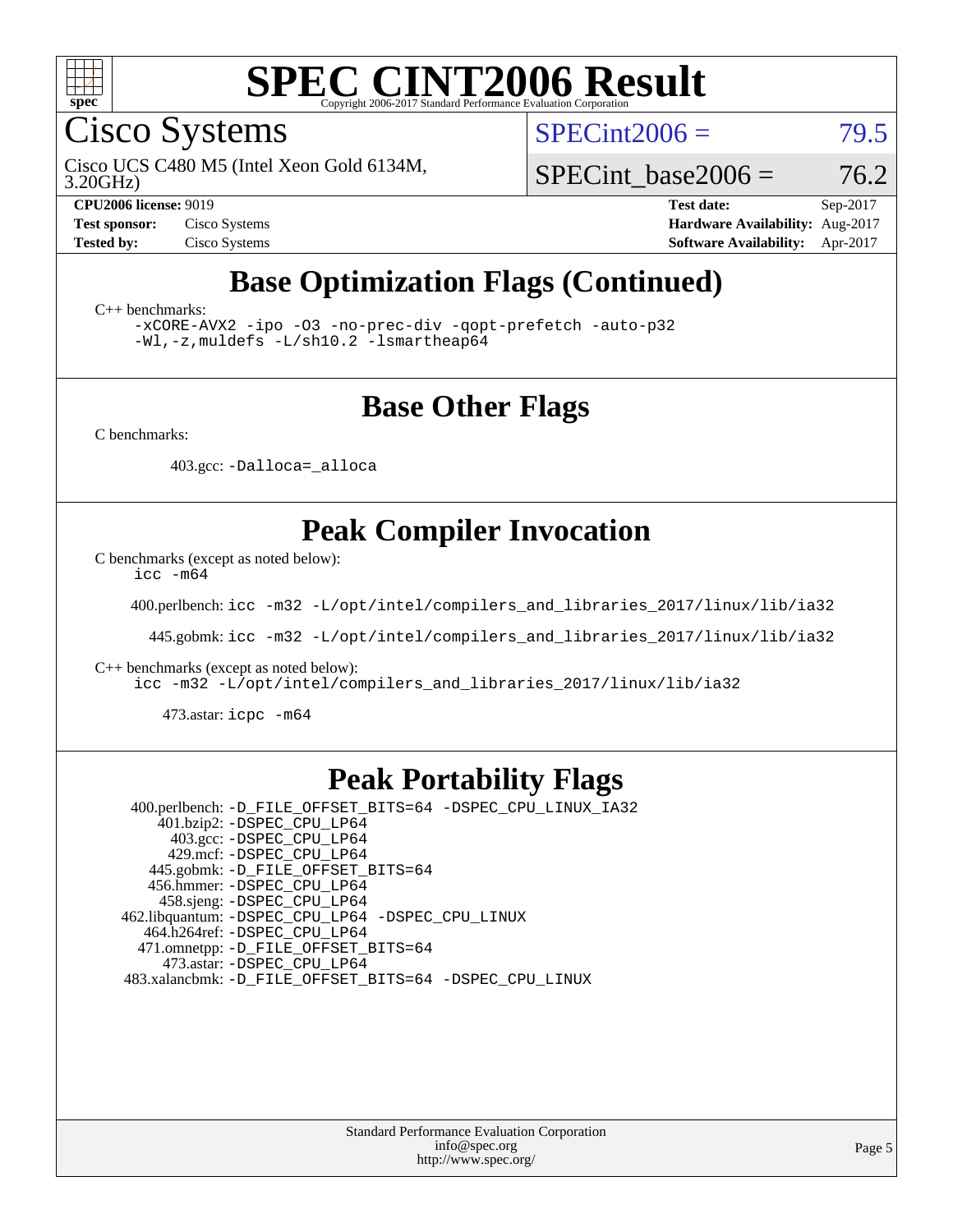

Cisco Systems

 $SPECint2006 = 79.5$  $SPECint2006 = 79.5$ 

3.20GHz) Cisco UCS C480 M5 (Intel Xeon Gold 6134M,

 $SPECTnt\_base2006 = 76.2$ 

| <b>CPU2006 license: 9019</b> |  |
|------------------------------|--|

| <b>Test sponsor:</b> | Cisco Systems |
|----------------------|---------------|
| <b>Tested by:</b>    | Cisco Systems |

**[CPU2006 license:](http://www.spec.org/auto/cpu2006/Docs/result-fields.html#CPU2006license)** 9019 **[Test date:](http://www.spec.org/auto/cpu2006/Docs/result-fields.html#Testdate)** Sep-2017 **[Hardware Availability:](http://www.spec.org/auto/cpu2006/Docs/result-fields.html#HardwareAvailability)** Aug-2017 **[Software Availability:](http://www.spec.org/auto/cpu2006/Docs/result-fields.html#SoftwareAvailability)** Apr-2017

# **[Peak Optimization Flags](http://www.spec.org/auto/cpu2006/Docs/result-fields.html#PeakOptimizationFlags)**

#### [C benchmarks](http://www.spec.org/auto/cpu2006/Docs/result-fields.html#Cbenchmarks):

|                      | 400.perlbench: $-prof-gen(pass 1)$ $-prof-use(pass 2)$ $-xCORE-AVX2(pass 2)$<br>$-par-num-threads=1(pass 1) -ipo(pass 2) -03(pass 2)$<br>-no-prec-div(pass 2) -qopt-prefetch                                                  |
|----------------------|-------------------------------------------------------------------------------------------------------------------------------------------------------------------------------------------------------------------------------|
|                      | 401.bzip2: -prof-gen(pass 1) -prof-use(pass 2) -xCORE-AVX2(pass 2)<br>$-par-num-threads=1(pass 1) -ipo(pass 2) -03(pass 2)$<br>-no-prec-div -auto-ilp32 -qopt-prefetch                                                        |
|                      | 403.gcc: -xCORE-AVX2 -ipo -03 -no-prec-div -inline-calloc<br>-qopt-malloc-options=3 -auto-ilp32                                                                                                                               |
|                      | 429.mcf: -xCORE-AVX2 -ipo -03 -no-prec-div -parallel<br>-gopt-prefetch -auto-p32                                                                                                                                              |
|                      | 445.gobmk: -prof-gen(pass 1) -prof-use(pass 2) -xCORE-AVX2(pass 2)<br>$-par-num-threads=1(pass 1) -ipo(pass 2) -03(pass 2)$<br>$-no-prec-div(pass 2)$                                                                         |
|                      | 456.hmmer: basepeak = $yes$                                                                                                                                                                                                   |
|                      | 458.sjeng: -prof-gen(pass 1) -prof-use(pass 2) -xCORE-AVX2(pass 2)<br>$-par-num-threads=1(pass 1) -ipo(pass 2) -03(pass 2)$<br>-no-prec-div(pass 2) -unroll4                                                                  |
|                      | $462$ .libquantum: basepeak = yes                                                                                                                                                                                             |
|                      | $464.h264$ ref: basepeak = yes                                                                                                                                                                                                |
| $C_{++}$ benchmarks: |                                                                                                                                                                                                                               |
|                      | 471.omnetpp: -prof-gen(pass 1) -prof-use(pass 2) -xCORE-AVX2(pass 2)<br>$-par-num-threads=1(pass 1) -ipo(pass 2) -03(pass 2)$<br>-no-prec-div(pass 2) -qopt-ra-region-strategy=block<br>-Wl,-z, muldefs -L/sh10.2 -lsmartheap |
|                      | 473.astar: -xCORE-AVX2 -ipo -03 -no-prec-div -qopt-prefetch<br>-auto-p32 -Wl,-z, muldefs -L/sh10.2 -lsmartheap64                                                                                                              |
|                      | 483.xalancbmk: -xCORE-AVX2 -ipo -03 -no-prec-div -qopt-prefetch<br>-Wl,-z, muldefs -L/sh10.2 -lsmartheap                                                                                                                      |
|                      |                                                                                                                                                                                                                               |

### **[Peak Other Flags](http://www.spec.org/auto/cpu2006/Docs/result-fields.html#PeakOtherFlags)**

[C benchmarks](http://www.spec.org/auto/cpu2006/Docs/result-fields.html#Cbenchmarks):

Continued on next page

Standard Performance Evaluation Corporation [info@spec.org](mailto:info@spec.org) <http://www.spec.org/>